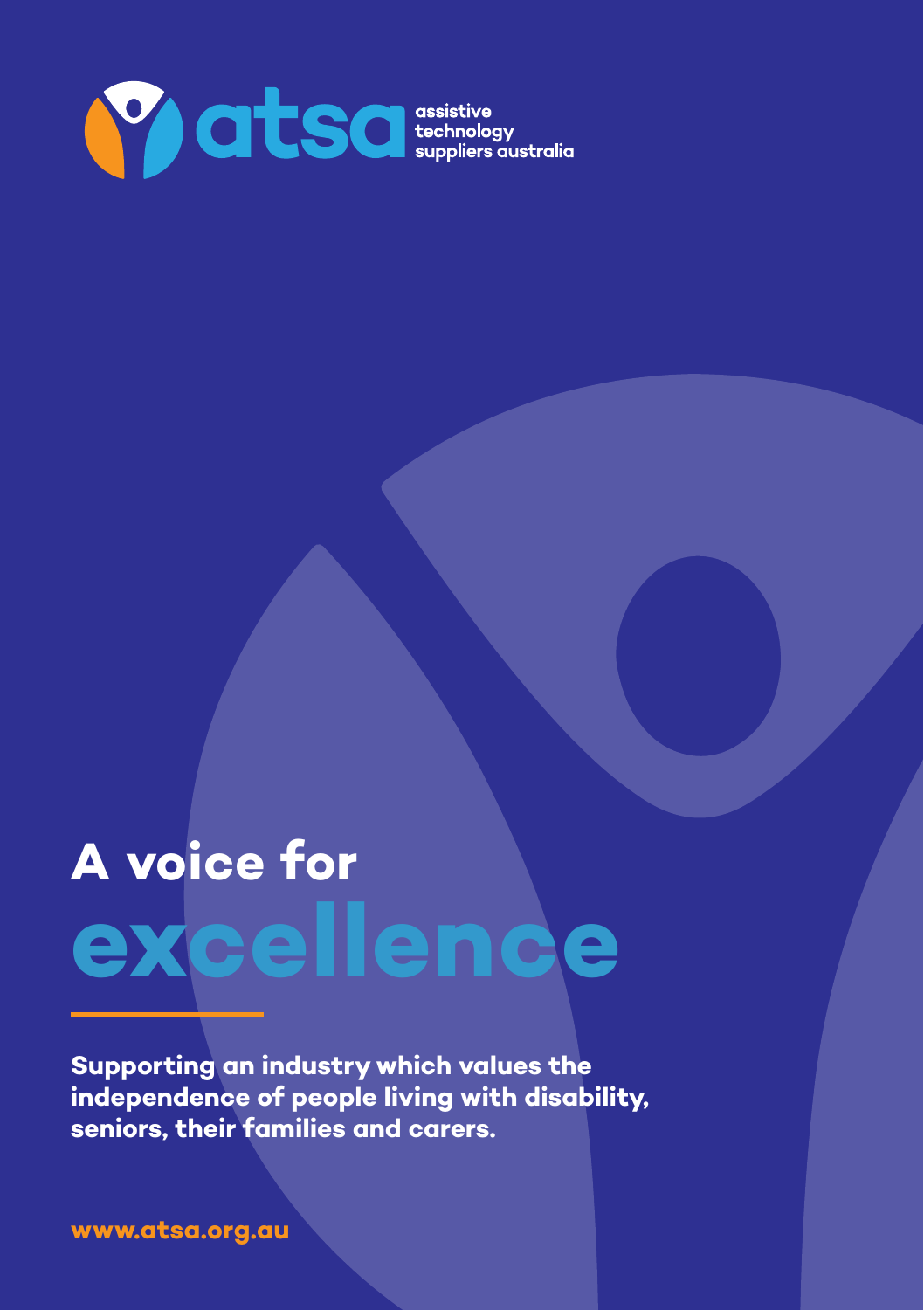



# **Why join ATSA?**

Assistive Technology Suppliers Australia (ATSA) represents assistive technology (AT) suppliers throughout Australia. We give the industry a strong and united voice and our members a business edge through access to the services, tools and connections only a peak body can deliver.

Founded in 2000 by specialist AT experts, ATSA is your industry's conduit to government, allied health professionals and other stakeholders. We promote and support the vital role AT plays. Our work puts the spotlight onto an essential industry and advocates for the highest standards of professionalism in our sector.

Today, we represent members in all facets of AT, including suppliers, manufacturers, service providers and individuals. We are here to support you with context, guidance and industry contacts, making business easier in a challenging environment.

When you join us, your business will be represented by the peak Australian industry body. Your membership lends your voice to the development of appropriate, workable legislation. ATSA membership also signals your business' commitment to quality results for people who deserve nothing short of the best from our industry while positively impacting on the continued growth of our sector.

> **"Since joining ATSA, we've been amazed by the information and knowledge that has been made available to us in many aspects of operating within the industry."**

**— Acorn Stairlifts Australia**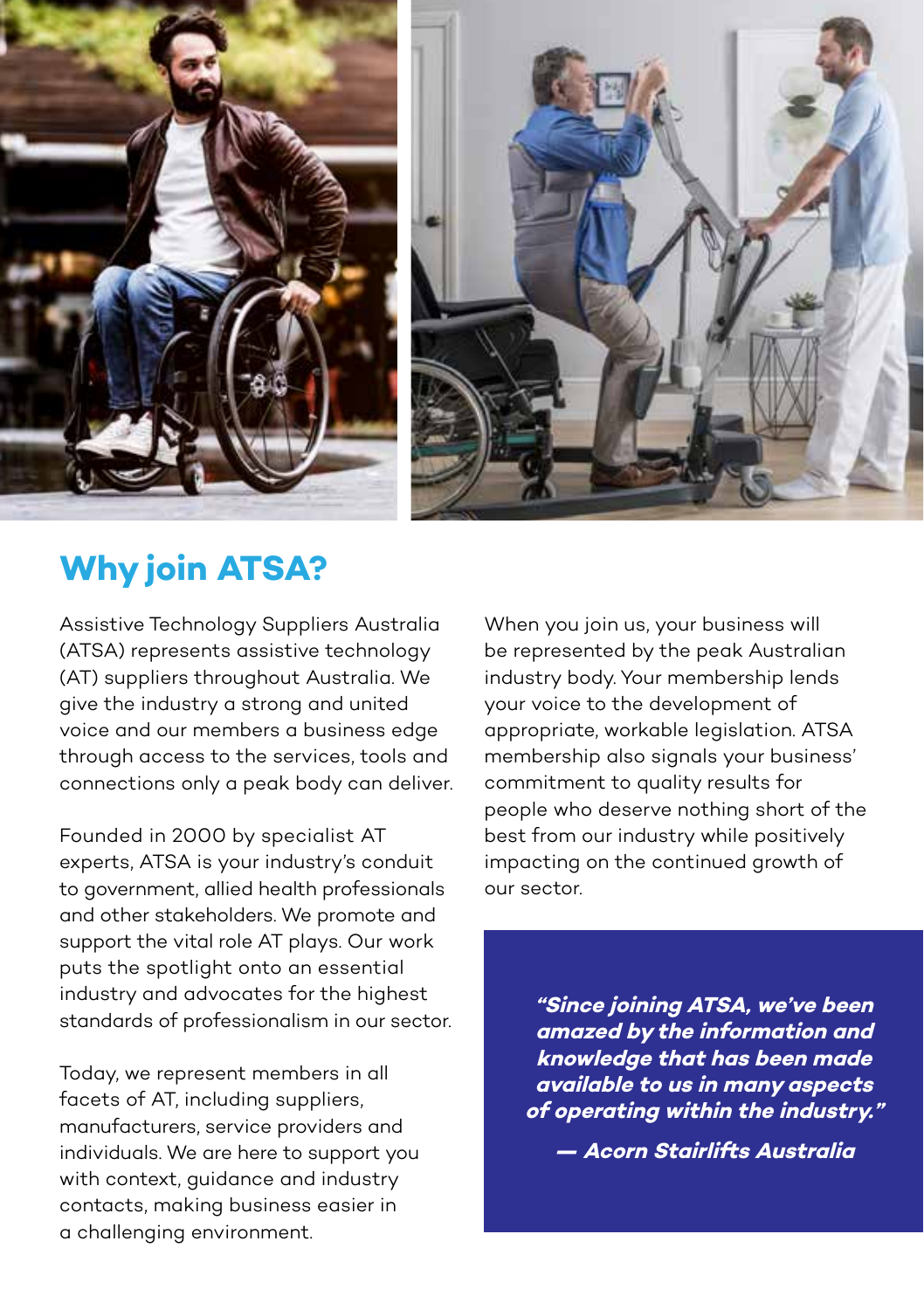

### **ATSA strengthens your voice to the government**

The AT industry is subject to continuous changes in legislation and funding. These changes can impact your business significantly, which is why you have a right to be heard in the decision-making process. As an individual business, it can be hard to have influence. But as a member of ATSA, your voice will be heard.

- ATSA works with government as it considers and drafts changes. ATSA is a widely respected organisation that has lent industry expertise to shape numerous AT policies. Being heard collectively by decision makers at the earliest stages gives our members the chance to influence the policies that affect them.
- ATSA also co-ordinates with other advocacy groups, including those representing AT consumers. By reinforcing consumer advocates' submissions with the technical expertise our members offer, we strengthen consumer advocacy and ensure better results for everyone.

**"ATSA has played a major role in infl uencing changes in standards and regulations that affect the industry. For a small business, they offer sound advice and high-quality mentoring on how to navigate issues that arise in the unique industry."**

**— Magic Mobility**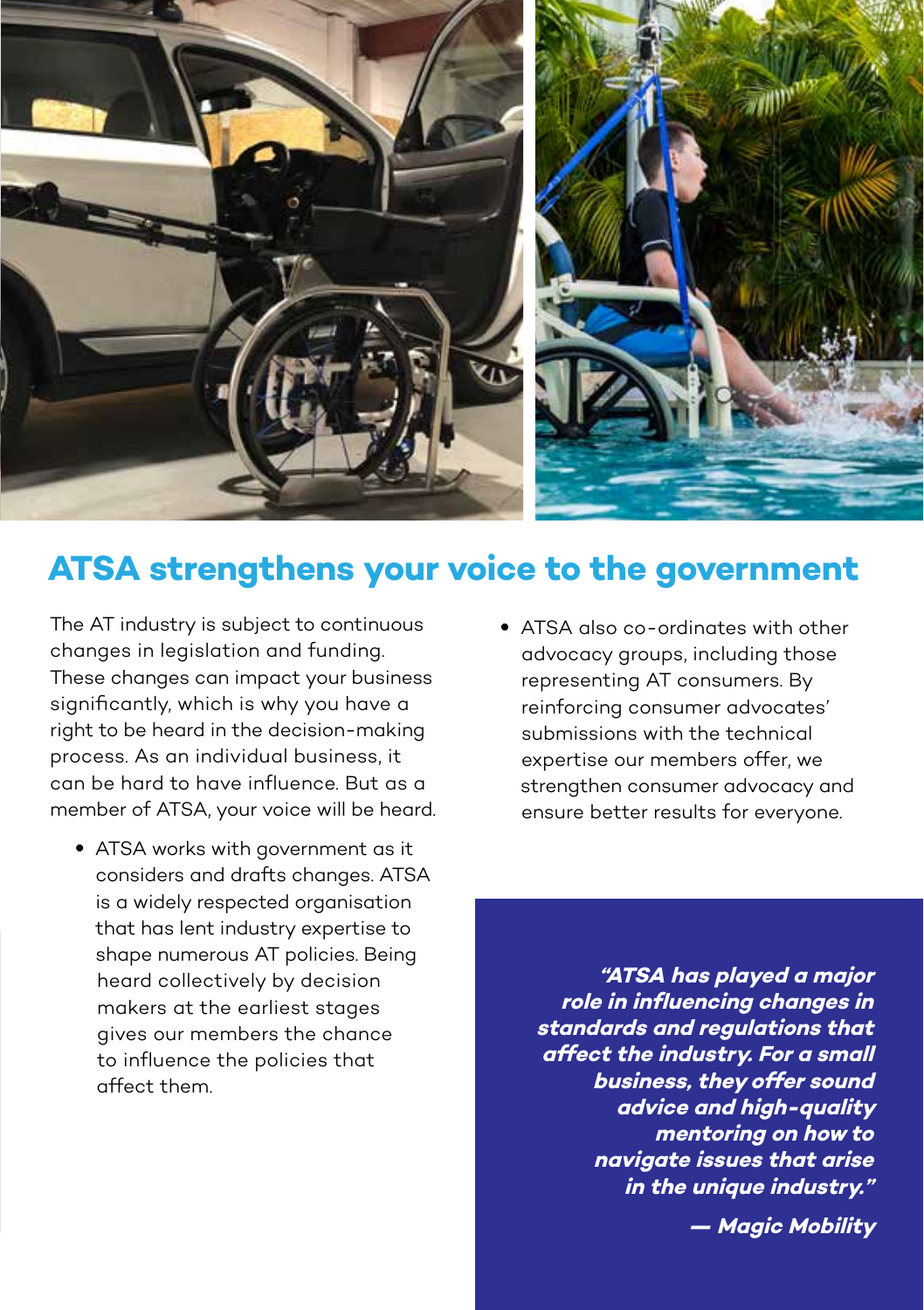### **ATSA makes business easier for members**



**"At Power Mobility, we truly value the partnership we have enjoyed with ATSA over many years. A highly respected representative of our industry, ATSA has played an integral role in the sharing of knowledge, networking and representing our interests in the ever-changing AT market. Approachable and dependable, we know we can rely on ATSA for expert knowledge and up-to-date information. Power Mobility is proud to be a member of ATSA."** 

#### **— Power Mobility**

Policy changes can be confusing, and interpreting them can be time-consuming leading to uncertainity about how to implement best practices for your business operations. As an ATSA member, you'll receive briefings packed with context and expert insight. You'll be well-informed and confident about any changes that impact you, enabling your business to stay ahead in an evolving environment.

Delivering the best results for consumers requires a chain of experts to work together effectively. As specialists in AT, our members have valuable insights to

offer allied health practitioners and others in the process. We provide support to help you to facilitate meaningful collaboration with others whose contribution will affect the result for your customers and your business.

As an ATSA member, you have access to our growing network of professionals who serve our industry, including advisors, insurers and others.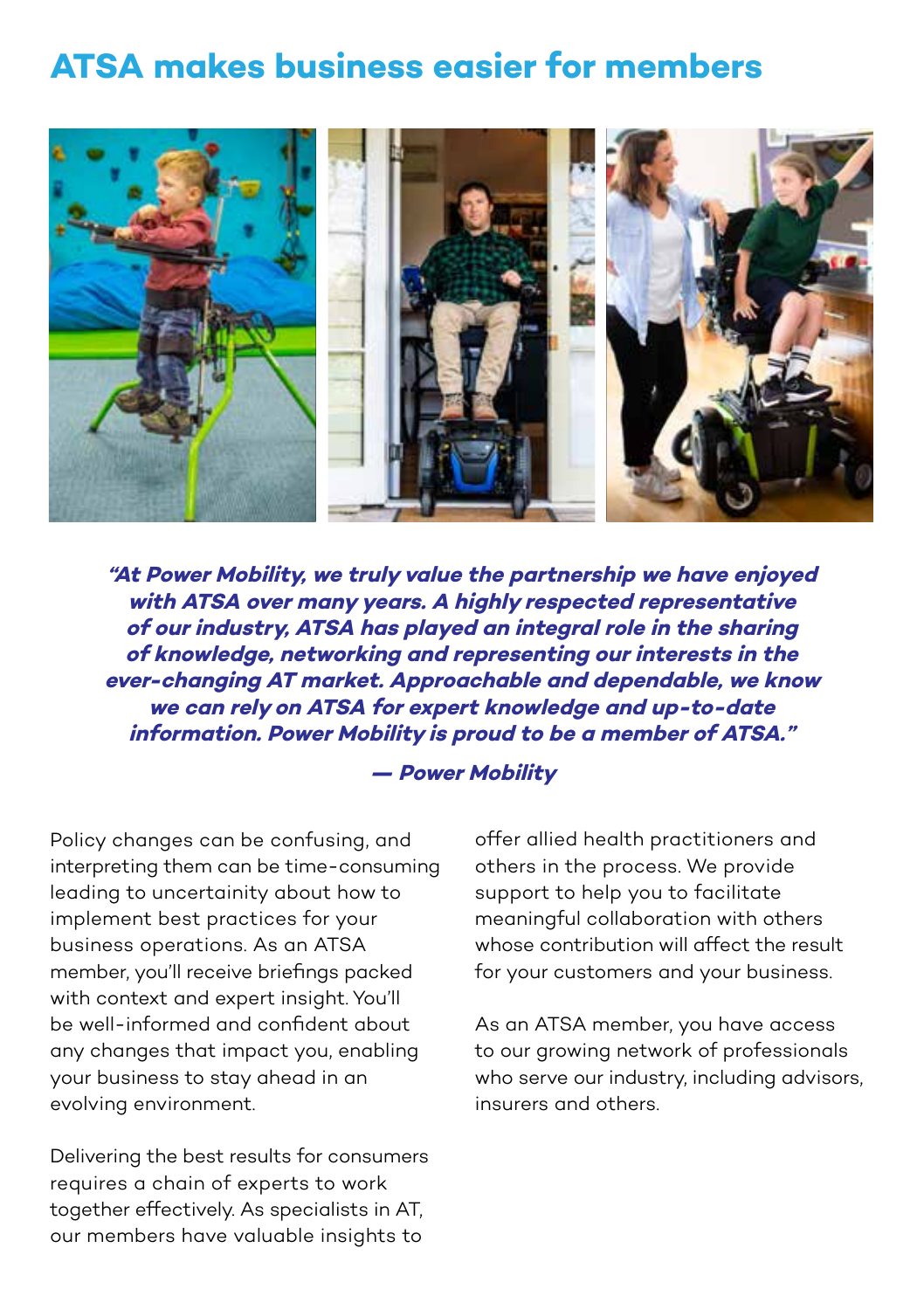## **ATSA is shining a spotlight on the industry**

ATSA is committed to increasing public awareness of the importance of assistive technology in improving quality of life.

ATSA's Independent Living Expos are highly anticipated events. As well as being a marketing showcase, our expos are rich in opportunities to share knowledge, collaborate and find strength through alliances with other expert businesses.

As an ATSA member, you will enjoy:

- Priority pick of exhibition space
- A substantial exhibitor discount

Consumers deserve the most professional service and delivery. Because every ATSA membership application is carefully considered, ATSA membership is a powerful signal of your commitment to high standards and ethical practices. In addition, we provide mentoring and resources to ensure that members excel in service and delivery. This allows us to maintain the consumer confidence vital to the continued growth of our sector.

As the peak body representing suppliers of AT, ATSA is committed to boosting the public profile of AT. We are ensuring the industry receives the attention it deserves for the valuable benefits it delivers to its customers every day.

**"ATSA and Ottobock "ATSA and Ottobock both aim for long term, sustainable outcomes for end both aim for long term,sustainable outcomes for users and the AT industry. This users and the AT industry. This makes our partnership with makes our partnership with ATSA so special. ATSA is a ATSA so special. ATSA is a great support to the industry with their expert knowledge industry their knowledge and ability to move and ability move the market." the market."**

**— Ottobock — Ottobock**